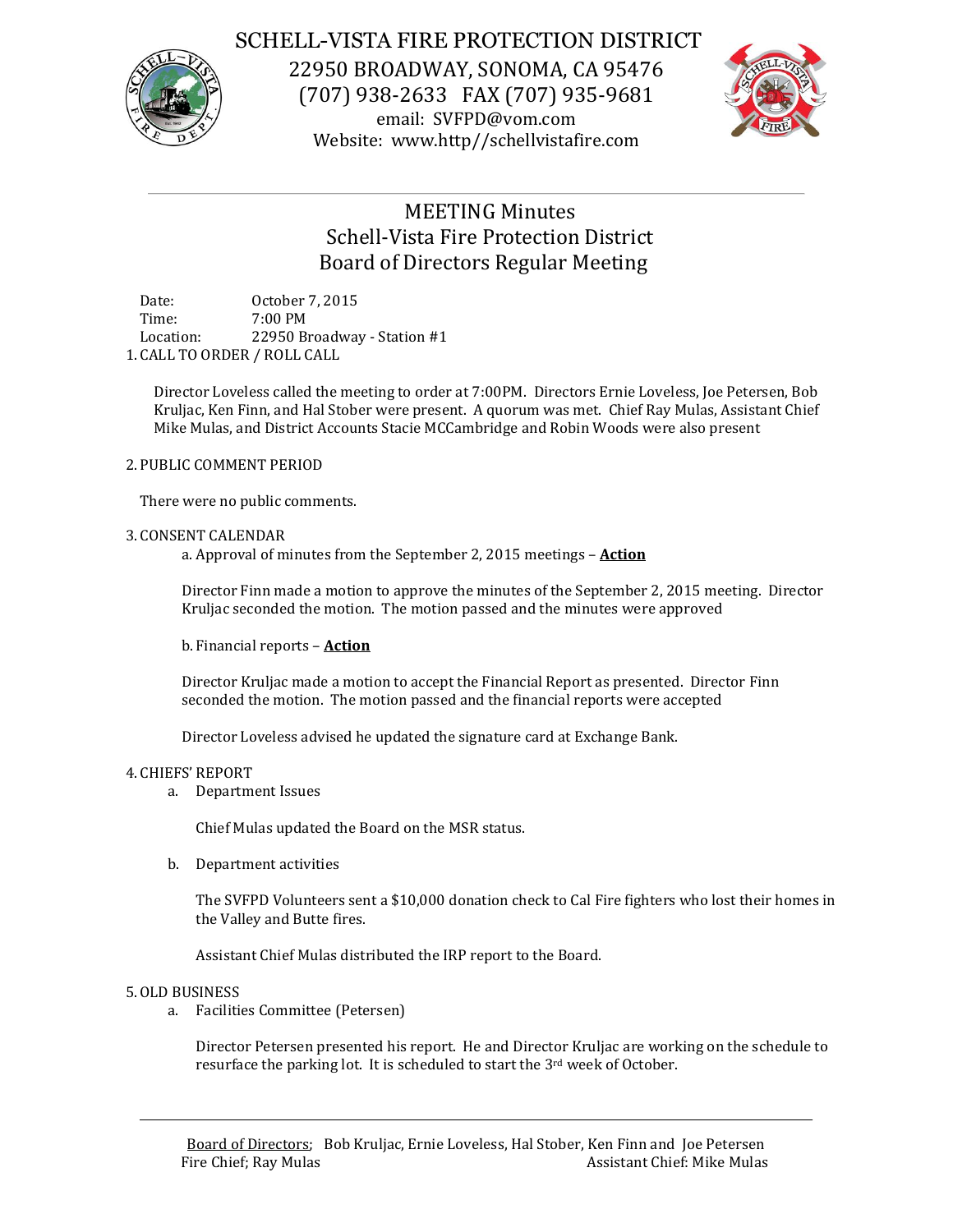The insulation around the pipes by the A/C units needs changing. Chief Mulas will have the Firefighters replace it.

Director Petersen is in the process of obtaining an estimate to paint the tower.

Chief Mulas advised the Board that they will be removing the Ivy from the water tanks and he will be having a water test done.

b. Budget Committee ( Kruljac)

Director Kruljac reviewed the financials and presented his report.

c. Legislative Committee (Stober)

Director Stober presented his report and presented information on Bill , Local Services; Contract: Fire Protection Services.

d. Outreach Committee (Finn)

At 9am on Sunday, the SVFPD will be presenting Ron Rogers of Broadway Market a plaque thanking him for his Public Service. Director Finn will call the IT Paper to have them cover the presentation.

Director Finn will compose a letter to the SVFPD Volunteers expressing that the district was proud of them for making the donation to Cal Fire supporting the firefighters who lost their homes in the recent fires.

e. Policy and Procedure Committee (Loveless)

Nothing to report at this time

f. SCFDA Proposal update (Loveless)

Director Loveless advised the Board that the SCFDA is still working with the County Supervisors to get on the agenda. He will be meeting with 2 Supervisors tomorrow.

g. SCERA Retirement Application (Loveless)

Director Loveless advised the board that the paperwork is turned in and that the County working on the actuarium.

#### 6.NEW BUSINESS

a. Vehicle Replacement Schedule (Finn)

Director Finn tabled until the next meeting.

b. Staffing Proposal (Committee)

Director Finn presented the proposed payroll for Captains and Engineers. He updated the board on his research regarding a Safer Grant.

Director Finn will present a proposal for future staffing of the District.